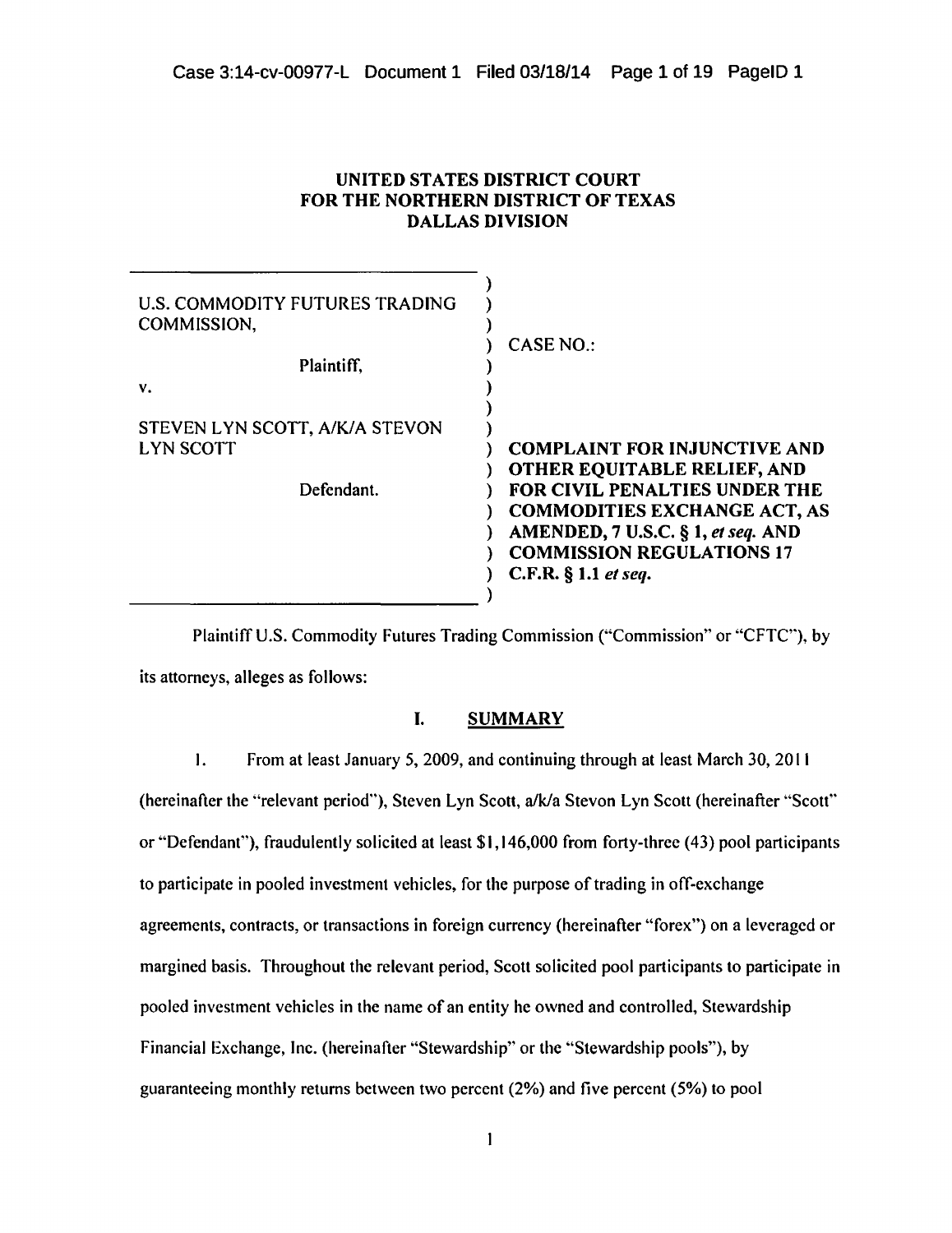participants who entered into six (6) month "contracts," purportedly generating such returns by pooling pool participants' funds and trading in off-exchange agreements, contracts, or transactions in forex on a leveraged or margined basis. Instead of trading pool participants' funds, however, Defendant misappropriated those funds.

2. During the relevant period, Scott directly misappropriated fifty percent (50%) of pool participants' funds by depositing pool participants' funds into his personal and corporate bank accounts, and then using the funds for personal expenses. Scott then misappropriated the remaining funds throughout the relevant period by trading them in his personal trading accounts.

3. Scott, directly and by word of mouth, solicited pool participants located in Texas. Scott solicited at least some pool participants by email. Pool participants included Scott's friends, family members, and members of the general public.

4. In soliciting actual and prospective pool participants, Scott omitted material facts, including but not limited to: (I) that he failed to trade pool participants' funds as promised; (2) that he misappropriated pool participants' funds; and (3) that he did not generate the monthly ''profits'' guaranteed to pool participants.

5. Scott's omissions were material, and operated as a fraud or deceit upon pool participants.

6. By virtue of this conduct and the further conduct described herein, Defendant engaged. is engaging. or is about to engage in acts and practices in violation of the Commodity Exchange Act (hereinafter "CEA" or the "Act"), 7 U.S.C. §1 *et seq.*, as amended by the Food, Conservation, and Energy Act of 2008, Pub. L. No. II 0-246, Title XIII (the CFTC Reauthorization Act of 2008 (hereinafter "CRA")), § 13101-13204, 122 Stat. 1651 (enacted June 18, 2008), and as further amended by the Dodd-Frank Wall Street Reform and Consumer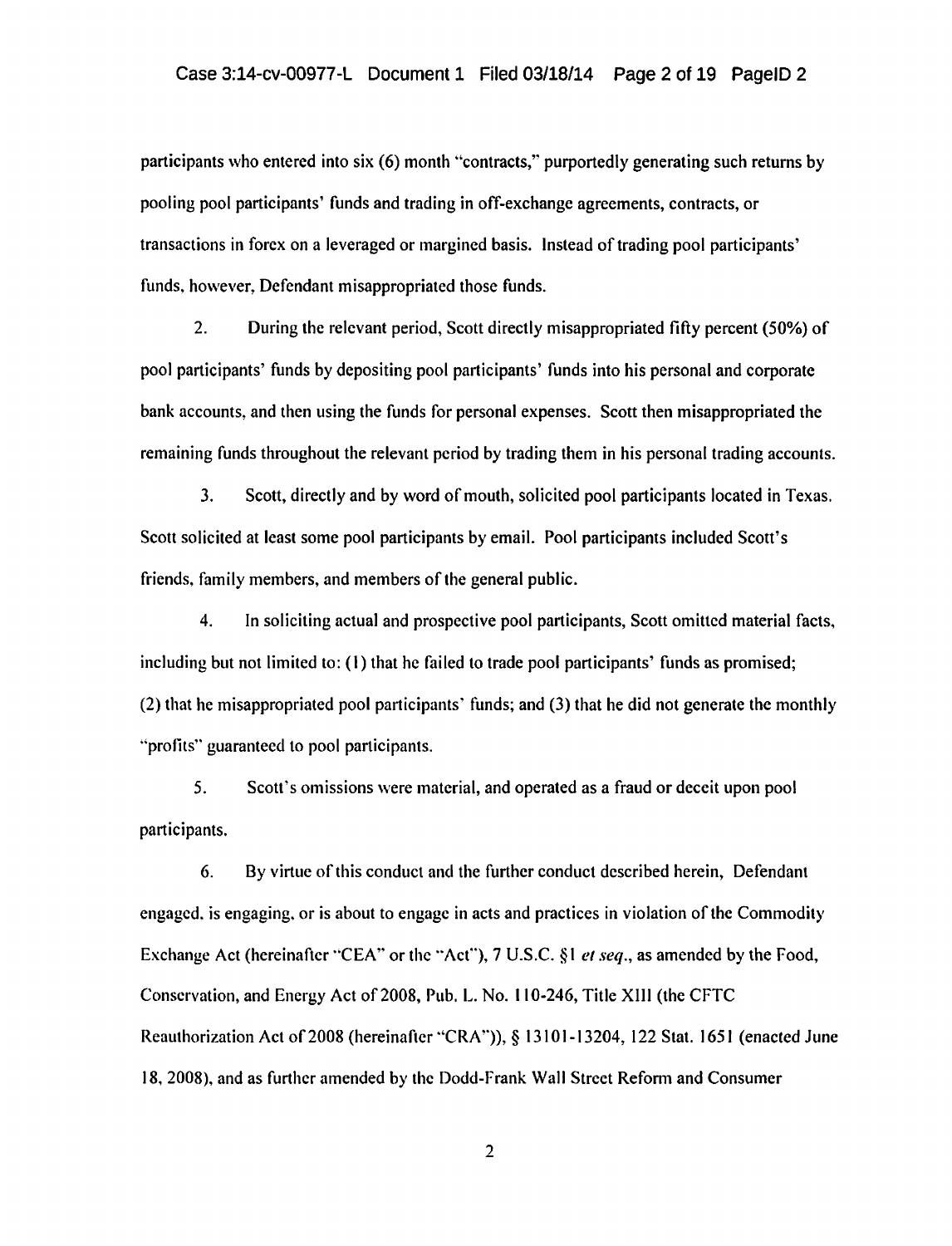Protection Act of 2010 (hereinafter "Dodd-Frank Act"), Pub. L. No. 111-203, Title VII, § 701-774, 124 Stat. 1376 (enacted July 21, 2010). In particular, Defendant violated Section 4b(a)(2)(A)-(C) of the Act, as amended by the CRA, 7 U.S.C. *§* 6b(a)(2)(A)-(C), for his fraudulent misrepresentations and false statements, and violated Section 4b(a)(2)(A), (C) of the Act, as amended by the CRA, 7 U.S.C.  $\S$  6b(a)(2)(A), (C), for his fraudulent misappropriations.

7. Further, from at least October 18, 2010 through at least March 30, 2011, Scott failed to disclose material information to participants and prospective participants, which operated as fraud or deceit upon participants and prospective participants, in violation of Section  $4o(1)(B)$  of the Act, 7 U.S.C. §  $6o(1)(B)$  (2006), including but not limited to, that he was acting as a commodity pool operator (hereinafter "CPO") while being unlawfully unregistered and without claiming a valid exemption from such registration and that he was misappropriating pool participants' funds. During this same period, Scott solicited, operated, managed and traded pool participants' funds for pooled investment vehicles that were not eligible contract participants (hereinafter "ECP") in connection with retail leveraged forex transactions, without registering as a CPO, and without having any valid exemption from the requirement to register, in violation of Section  $2(c)(2)(c)(ii)(1)(cc)$  of the CEA, 7 U.S.C. §  $2(c)(2)(c)(iii)(1)(cc)$  (2006 & Supp. IV 2011), and Commission Regulation 5.3(a)(2)(i), 17 C.F.R. *§* 5.3(a)(2)(i) (2011).

8. Accordingly, pursuant to Sections 6c and 2(c)(2) ofthe Act, 7 U.S.C. *§§* 13a-1 and 2(c)(2), the Commission brings this action to enjoin Defendant's unlawful acts and practices and to compel his compliance with the Act, as amended by the CRA, and as amended by the Dodd-Frank Act, and to further enjoin Defendant from engaging in any commodity-related activity.

9. In addition, Plaintiff seeks civil monetary penalties for each violation of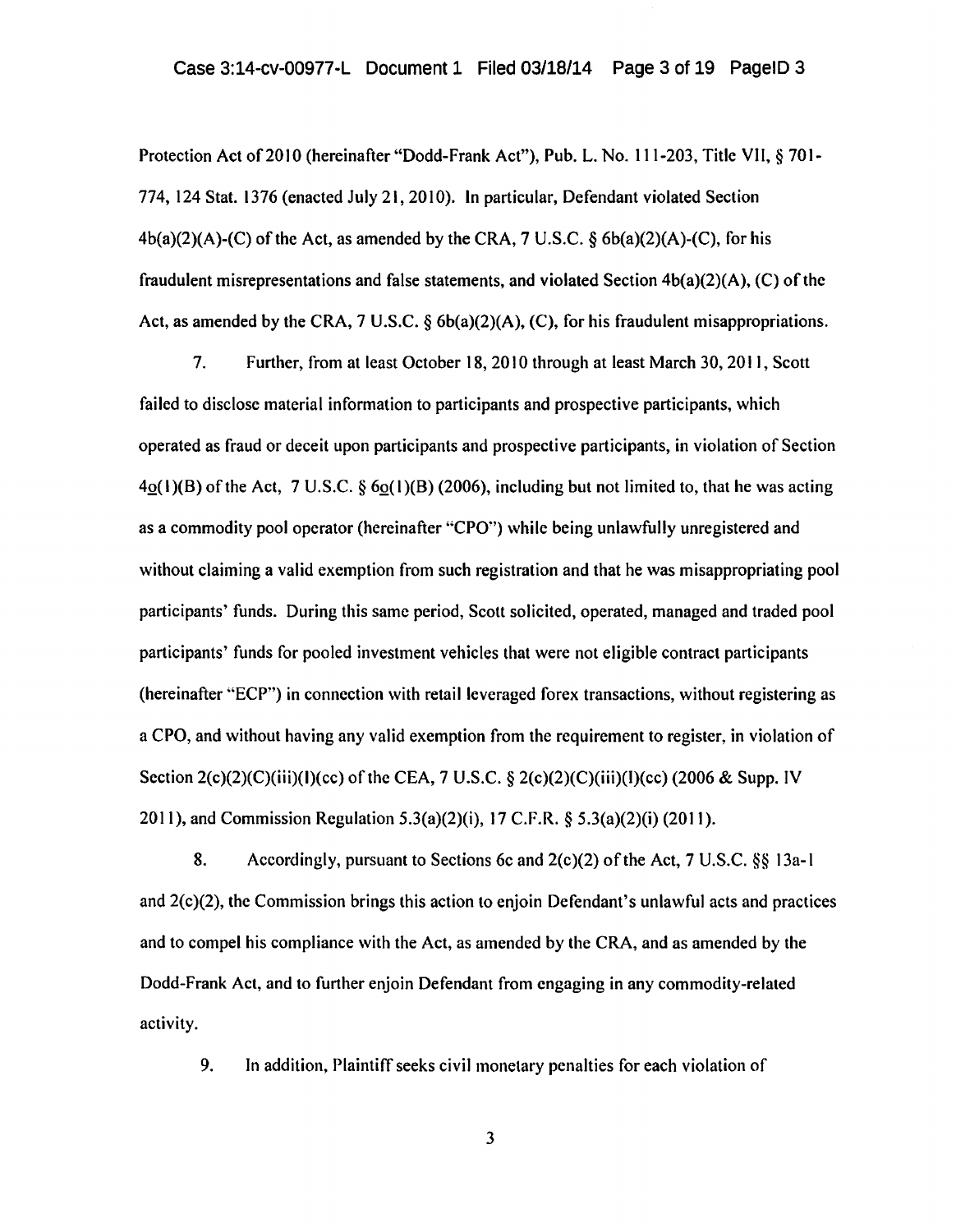the Act and Commission Regulations, and remedial ancillary relief, including, but not limited to, trading and registration bans, restitution, disgorgement, rescission, pre- and post-judgment interest, and such other relief as the Court may *deem* necessary and appropriate.

I 0. Unless restrained and enjoined by this Court, Defendant is likely to continue to engage in the acts and practices alleged in this Complaint or in similar acts and practices, as described more fully *infra.* 

#### II. JURISDICTION AND VENUE

II. This Court possesses jurisdiction over this action pursuant to Section 6c of the Act, 7 U.S.C. *§* 13a-1 (2006), which authorizes the Commission to bring an action in proper district courts of the United States in order to seek injunctive and other relief against any person whenever it shall appear to the Commission that such person has engaged, is engaging, or is about to engage in any act or practice constituting a violation of any provision of the Act, as amended by the CRA, or any rule, regulation, or order thereunder.

12. The Commission possesses jurisdiction over the forex solicitations and transactions at issue in this case pursuant to Section 6c of the Act, 7 U.S.C. *§* 13a-l (2006), and Section  $2(c)(2)(C)$  of the Act, as amended by the CRA, 7 U.S.C. §  $2(c)(2)(C)$  (2006 & Supp. IV 2011).

13. Venue properly lies with this Court pursuant to Section 6c(e) ofthe Act, as amended by the CRA, 7 U.S.C. § 13a-l(e) (2006), because Defendant transacted business in this District and certain transactions, acts, practices, and courses of business alleged in this Complaint occurred, are occurring, or arc about to occur within this District.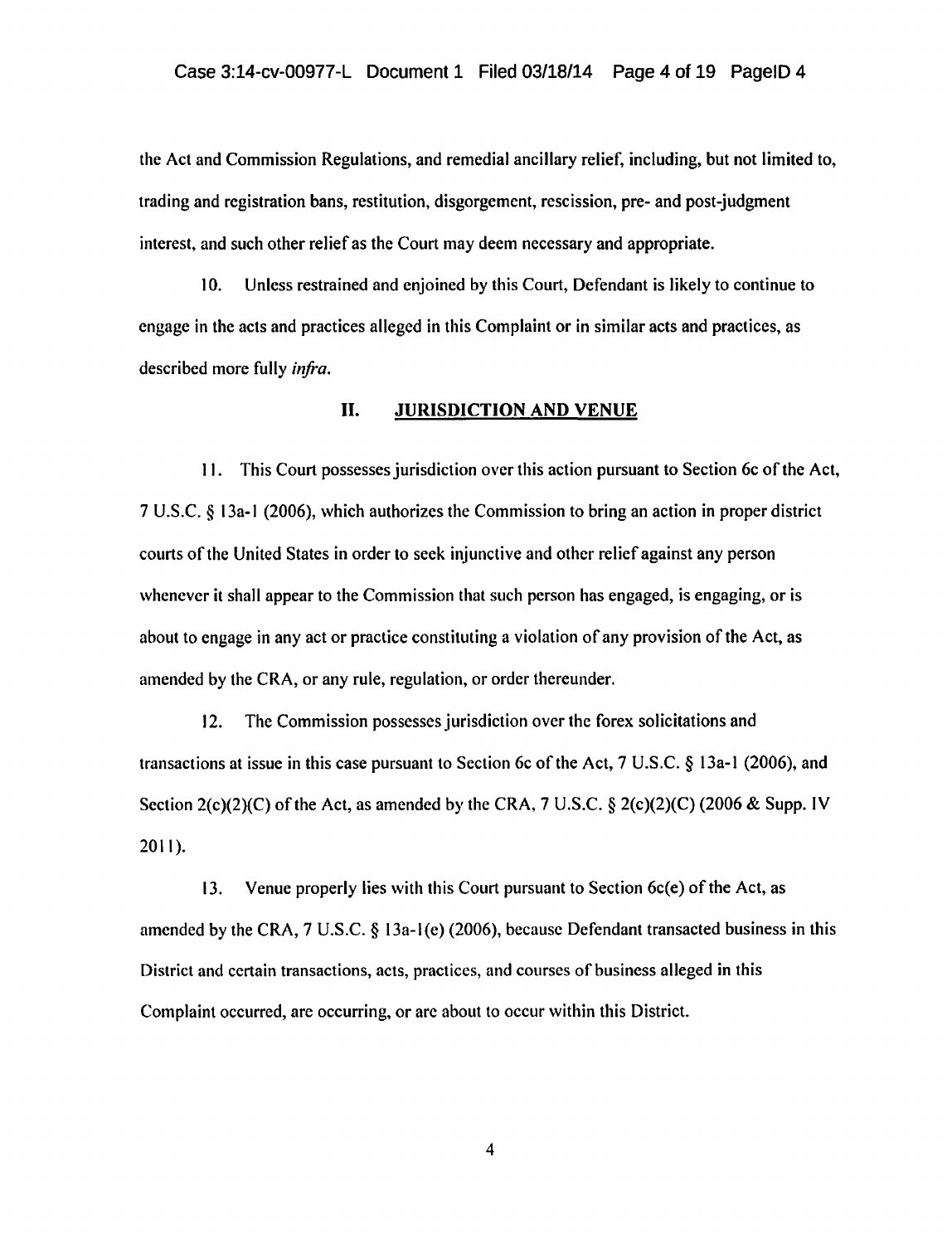#### III. THE PARTIES

#### **Plaintiff**

14. Plaintiff U.S. Commodity Futures Trading Commission is an independent federal regulatory agency that is charged by Congress with the administration and enforcement of the Act, as amended, and the Commission regulations promulgated thereunder. The Commission maintains its principal office at Three Lafayette Centre, 1155 21st Street, N. W., Washington, D.C. 20581.

## Defendant

15. Defendant Steven Lyn Scott (a/k/a Stevon Lyn Scott) is the individual who founded and operated the Stewardship pools. He currently resides in Dallas, Texas. During all or part of the relevant period, he resided in Lancaster, Texas. He has never registered with the Commission in any capacity. Scott is not a financial institution, registered broker or dealer, insurance company, financial holding company, or investment bank holding company or an associated person of such entities as defined by the Act.

## IV. FACTS

# A. Statutory and Regulatory Requirements Regarding Registration of Forex CPOs

16. On June 18, 2008, the Act was amended to incorporate new provisions pertaining to off-exchange retail forex transactions, including Section 2(c)(2)(C) of the Act, 7 U.S.C. § 2(c)(2)(C), which provides, in relevant part, that Section 4b of the Act, 7 U.S.C. § 6b (2006}, applies to retail forex transactions.

17. Pursuant to Section  $2(c)(2)(C)(iii)(l)(cc)$  of the Act, as amended by the CRA,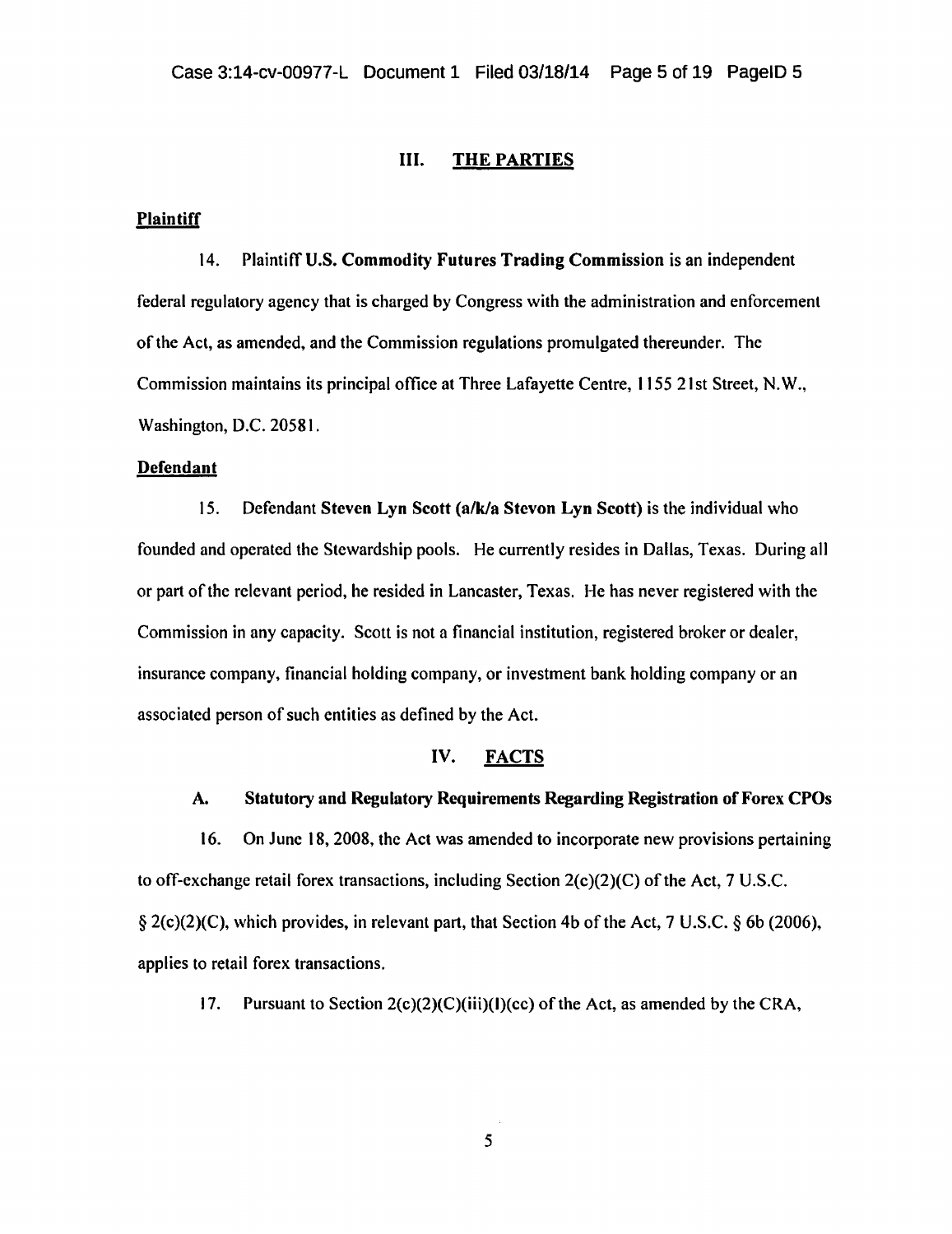7 U.S.C. §2(c)(2)(C)(iii)(l)(cc) (2006 & Supp. IV 2011), an entity must be registered pursuant to a Commission regulation or rule in order to operate or solicit funds for any pooled investment vehicle that is not an ECP in connection with forex transactions.

18. Pursuant to Commission Regulation 5.1(d)(1), 17 C.F.R. § 5.1(d)(1) (2011), effective October 18, 2010, any person who operates or solicits funds, securities, or property for a pooled investment vehicle that is not an ECP, as defined in Section I a of the Act, as amended by the CRA, 7 U.S.C. *§* Ia, and that engages in retail forex transactions is defined as a CPO.

19. Section 1a of the Act, as amended by the CRA, 7 U.S.C. § 1a, defines an ECP in relevant part as, "a commodity pool that  $(I)$  has total assets exceeding \$5,000,000; and  $(II)$  is formed and operated by a person subject to regulation under [the] Act."

20. Commission Regulation 5.3(a)(2)(i), 17 C.F.R.  $\delta$  5.3(a)(2)(i) (2011), effective October 18, 2010, requires a person or entity acting as a CPO, as defined by Commission Regulation 5.1(d)(l), 17 C.F.R. *§* 5.l(d)(l) (2011), to be registered as such.

# B. Applicability of Section  $4o(1)(B)$  of the Act, 7 U.S.C.  $\S 6o(1)(B)$  to Forex CPOs

21. Section  $2(c)(2)(C)(ii)(I)$  of the Act, as amended by the CRA, 7 U.S.C. §

 $2(c)(2)(C)(ii)(1)$ , states in relevant part that Section 40 of the Act, 7 U.S.C. § 60, applies to agreements, contracts or transactions in foreign currency described in Section 2(c)(2)(C)(i) of the Act, as amended by the CRA,  $7 \text{ U.S.C.} \$ § 2(c)(2)(C)(i).

22. Commission Regulation 5.25, 17 C.F.R. § 5.25 (2011), states in relevant part that Section 40 of the Act shall apply to retail forex transactions that are subject to the requirements of Part 5 of the Commission's Regulations as though Section 40 was set forth therein and included specific references to retail forex transactions and the persons defined in Commission Regulation 5.1, 17 C.F.R. § 5.1 (2011).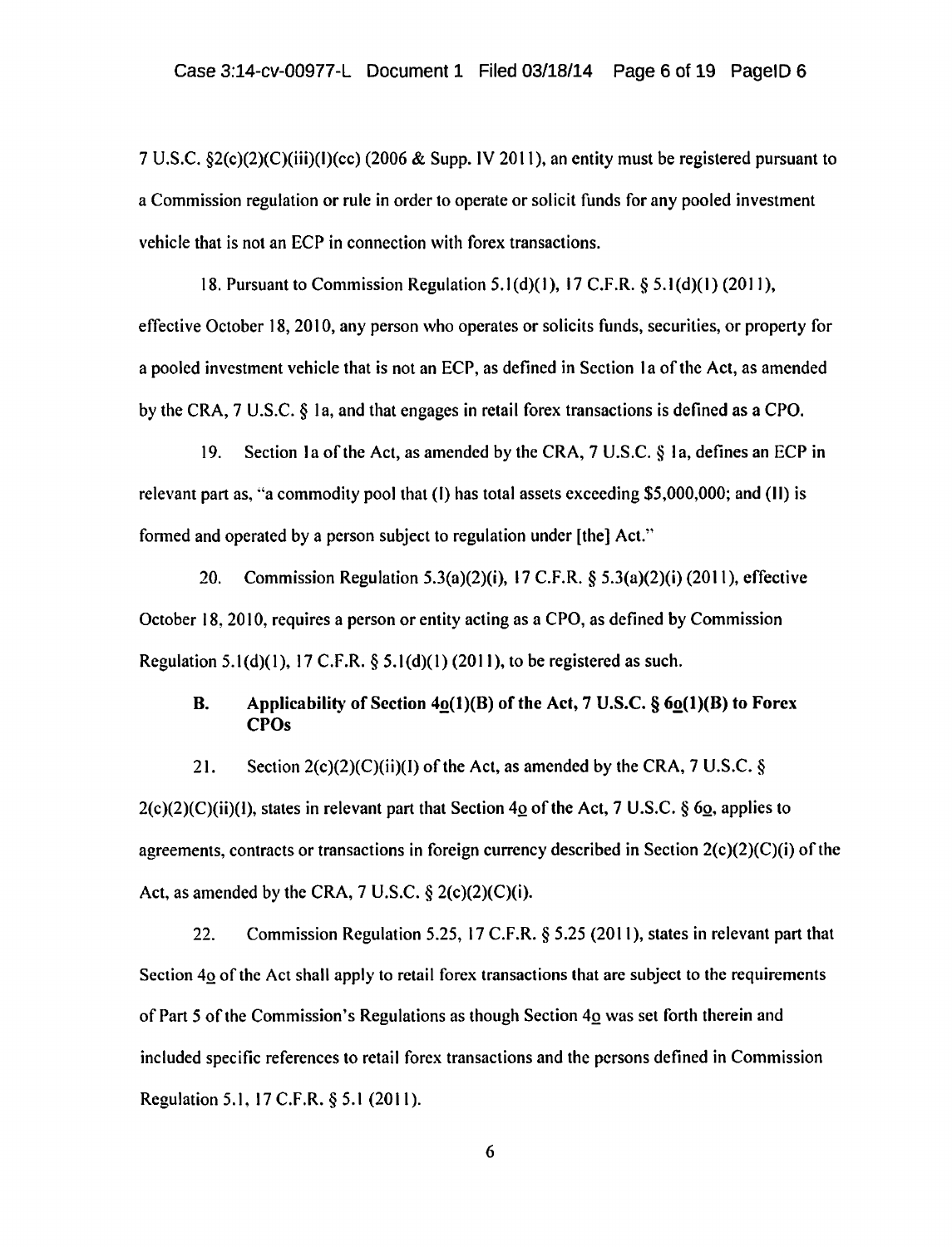23. Section  $4\Omega(1)(B)$  of the Act, 7 U.S.C. § 6 $\Omega(1)(B)$ , in relevant part, makes it unlawful for any CPO, by use of the mails or any means or instrumentality of interstate commerce, directly or indirectly, to engage in any transaction, practice or course of business which operates as a fraud or deceit upon any participant or prospective participant.

#### C. Operation of the Stewardship Pools

24. Scott solicited and pooled at least \$1,146,000 from forty-three pool participants. In these solicitations, Scott represented to actual and prospective pool participants that their funds would be traded in the Stewardship pools and used to trade leveraged retail off-exchange forex contracts.

25. The solicitation of funds for forex trading from pool participants to Scott for the Stewardship pools was executed through the use of"contractual agreements" on Stewardship letterhead with Scott's signature. Although the "contractual agreements" were styled as "loans," Scott represented to pool participants that he would pool their funds with other participants' funds to trade forex. Scott offered guaranteed interest rates of return to participants ranging from two percent (2%) to five percent (5%) per month.

26. Scott typically titled the contracts with pool participants as "Stewardship Financial Exchange Contractual Agreements" and provided in the agreements the guaranteed interest rate, the amount to be paid to the pool participant at the end of the contract, and the date at which the pool participant would be paid in full. Many of the contracts specifically state that Scott "will not act in any manner as to harm, jeopardize or threaten the [principal]." The agreements were signed by pool participants and Scott.

27. Scott deposited a total of\$786,261.41 of pool participants funds into bank accounts carried in Stewardship's name. The remainder of the \$1,146,000 solicited was deposited by Scott into Scott's personal accounts or otherwise misappropriated.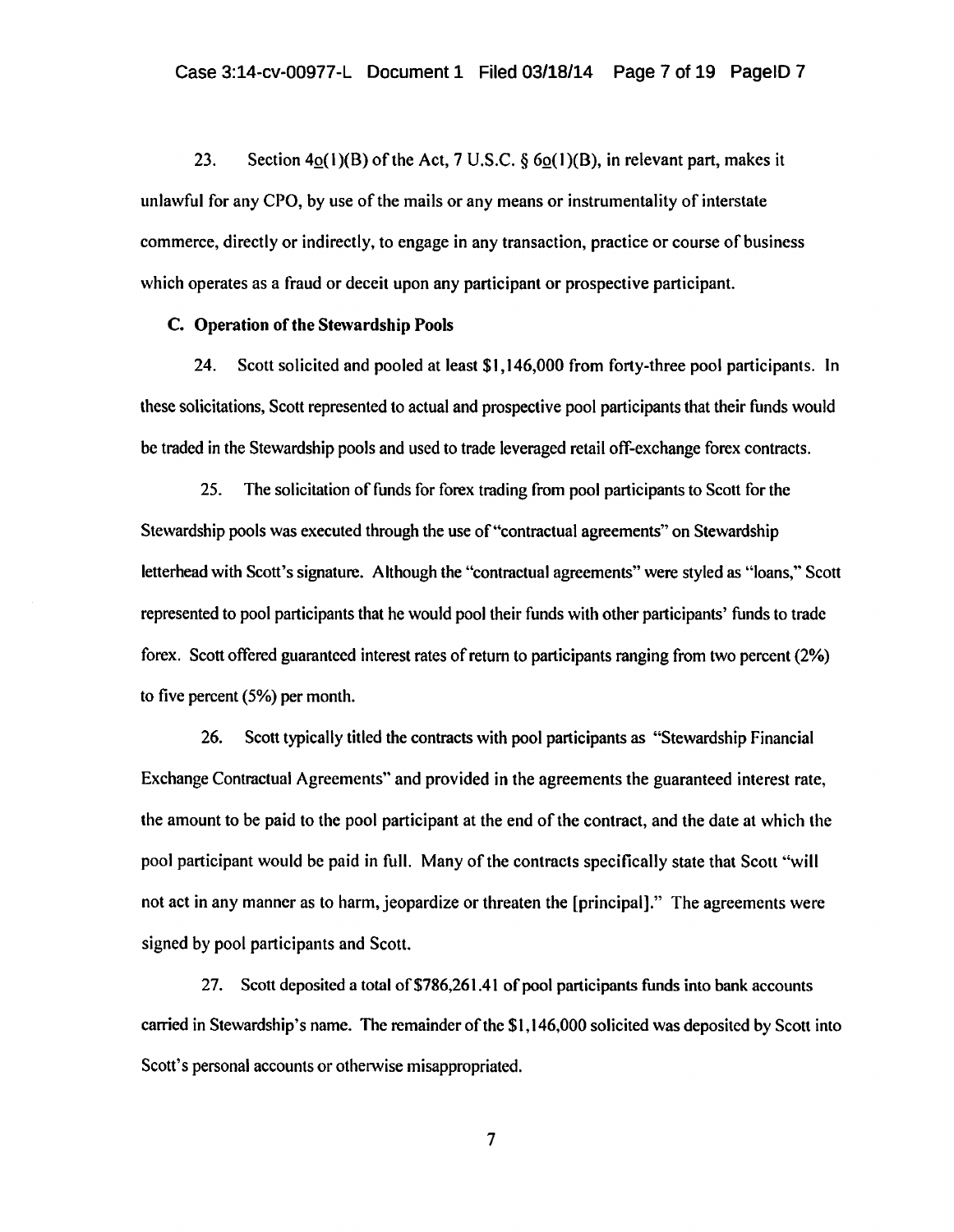28. Scott failed to register as a CPO as required and was not entitled to an exemption from registration as a CPO pursuant to Commission Regulation 4.13 or otherwise.

29. Scott failed to disclose to pool participants that he was neither lawfully registered nor possessed a valid exemption from such registration requirement. Such omissions were material.

# D. Scott's Forcx Trading

30. To the extent that pool participants' funds were traded in Scott's personal accounts during the relevant period, all trading was in leveraged off-exchange retail forex contracts. Neither the Defendant, nor the counterparties to the forex transactions were financial institutions, registered brokers or dealers, insurance companies, financial holding companies, or investment bank holding companies or associated persons of such entities.

31. The forex transactions conducted by the Defendant neither resulted in delivery of actual currency within two days nor created an enforceable obligation to deliver. Rather, these forex contracts remained open from day to day and ultimately were offset without anyone making or taking delivery of actual currency, or facing an obligation to do so.

32. The pooled investment vehicles the Defendant operated were not ECPs, as that term is defined in Section Ia of the Act, 7 U.S.C. § Ia.

33. The forex transactions conducted or offered by Defendant on behalf of pool participants were entered into on a margined or leveraged basis. Defendant was required to provide only a percentage of the notional value of the forex contracts that he purchased or represented he would purchase.

#### E. Misappropriation of Pool Participant Funds

34. Defendant misappropriated at least \$359,000 of pool participants' funds by immediately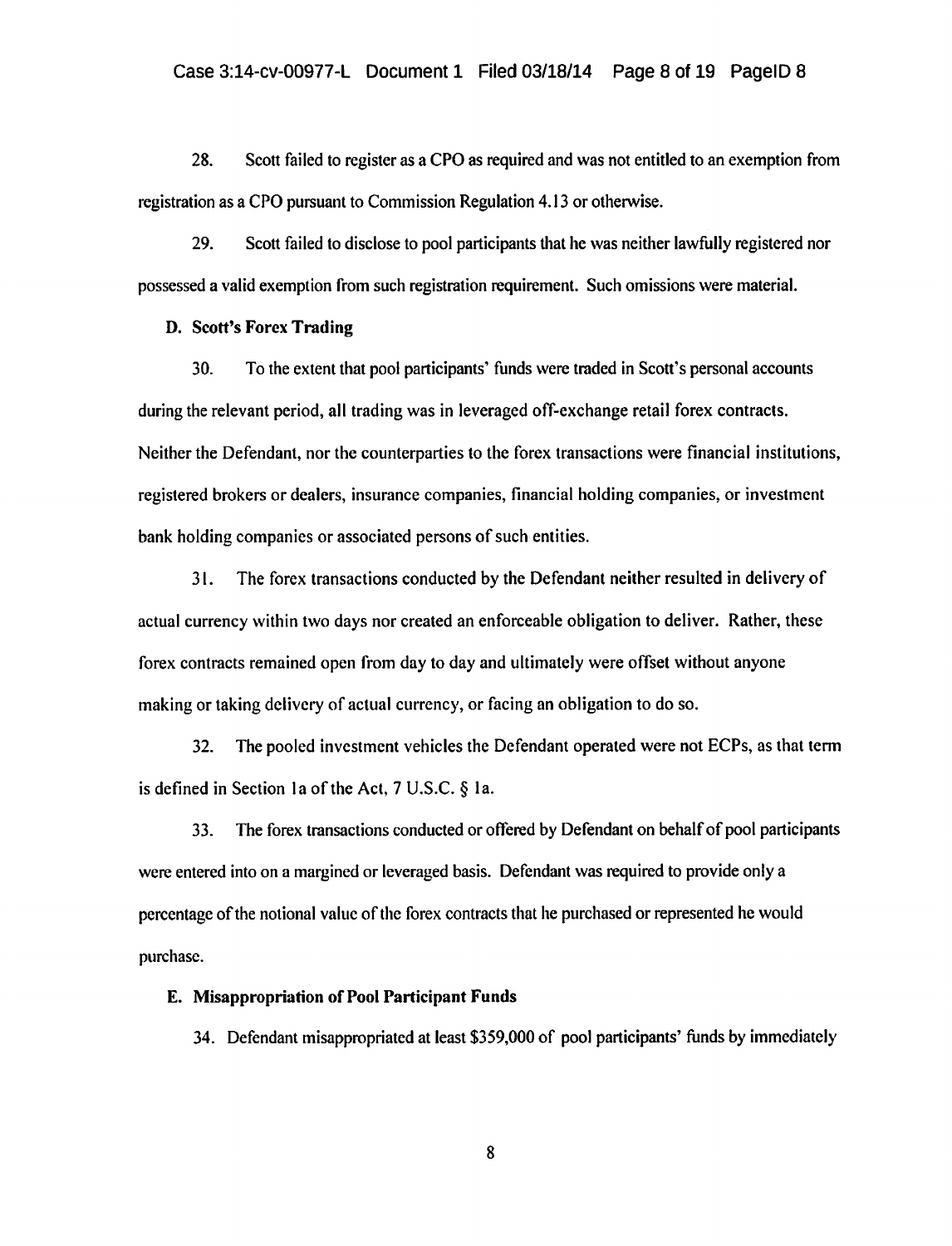depositing them into banks accounts in the name of Scott and then using the funds for his personal expenses.

35. The remainder of pool participants' funds were subsequently misappropriated by Scott for his personal trading expenses, and to perpetuate the fraudulent scheme by making payments in the manner of a Ponzi scheme by using subsequent pool participants' money to pay prior pool participants purported profits.

36. As noted above, a portion of the pool participants' funds were traded in forex transactions by Scott in his personal trading accounts, after he had misappropriate pool participants' funds. Scott's trading in his personal trading accounts resulted in an overall loss.

37. During the relevant period, Scott returned a portion of funds to pool participants as purported principal and interest. However, Scott consistently lost money trading forex in his personal trading accounts, and he failed to advise pool participants that he was actually using the funds of other pool participants to make the purported principal and interest payments in the manner of a Ponzi scheme.

38. Scott knew that he was misappropriating participants' funds because he personally solicited funds, deposited pool participant's funds in the various bank accounts he controlled, deposited and traded the funds in his personal trading accounts, prepared false account statements, made payments to participants in the nature of a Ponzi scheme, and used funds that were supposed to be traded on behalf of pool participants for purposes other than trading. As the sole employee and officer of Stewardship, Scott personally handled all demands from pool participants seeking the return of their principal and payment of interest.

#### F. Material Omissions

39. During the relevant period, in the course of Scott's solicitations of actual and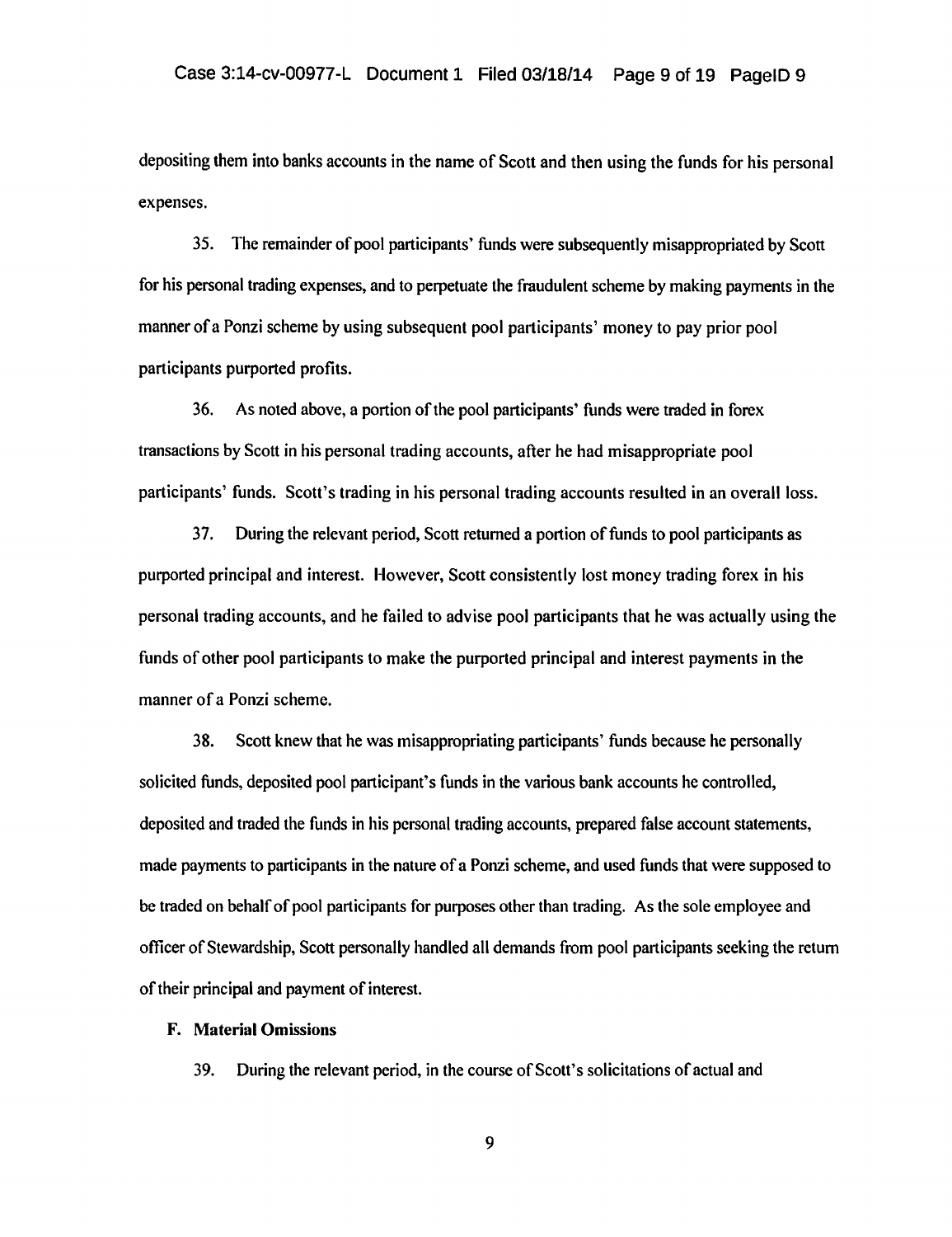prospective pool participants, Scott made numerous intentional omissions of material fact.

40. At a minimum, Scott omitted the following material facts: (a) that pool participant funds were misappropriated by Defendant; (b) that the Stewardship pools did not have any trading accounts in their names; (c) that Scott was paying purported interest and principal with his own funds and with the funds of other pool participants in the manner of a Ponzi scheme; and (d) that Scott was not registered as a CPO, or possessed a valid exemption from the requirement to register as a CPO, as required by the Act and Commission Regulations.

41. Scott knew that he was omitting material facts because, at a minimum: (a) he knew there were no trading accounts in the name of the pools; (b) he knew that he was not trading any funds on behalf of pool participants; (c) he knew he was not earning the monthly profits he claimed to be earning, and was actually using new pool participant funds to pay purported principal and interest to existing pool participants in a manner typical of a Ponzi scheme; (d) he knew that he was misappropriating pool participant funds by using their funds to pay for unauthorized expenses, including pool repairs, cleaning services, his child's field trip, birthday presents, food, and by taking cash withdrawals; and (c) he knew that he was not registered as a CPO, and did not possess a valid exemption from the requirement to register as a CPO, as required by the Act and Commission Regulations.

# V. VIOLATIONS OF THE COMMODITY EXCHANGE ACT AND REGULATIONS COUNT ONE VIOLATIONS OF SECTION 4b(a)(2)(A)-(C) OF THE ACT, AS AMENDED BY THE  $CRA$ , 7 U.S.C. § 6b(a)(2)(A)-(C)) FRAUD IN CONNECTION WITH FOREX- MISREPRESENTATIONS TO POOL PARTICIPANTS

42. Paragraphs I through 41 are realleged and incorporated herein by reference.

43. Section 4b(a)(2)(A)-(C) of the Act, as amended by the CRA, 7 U.S.C.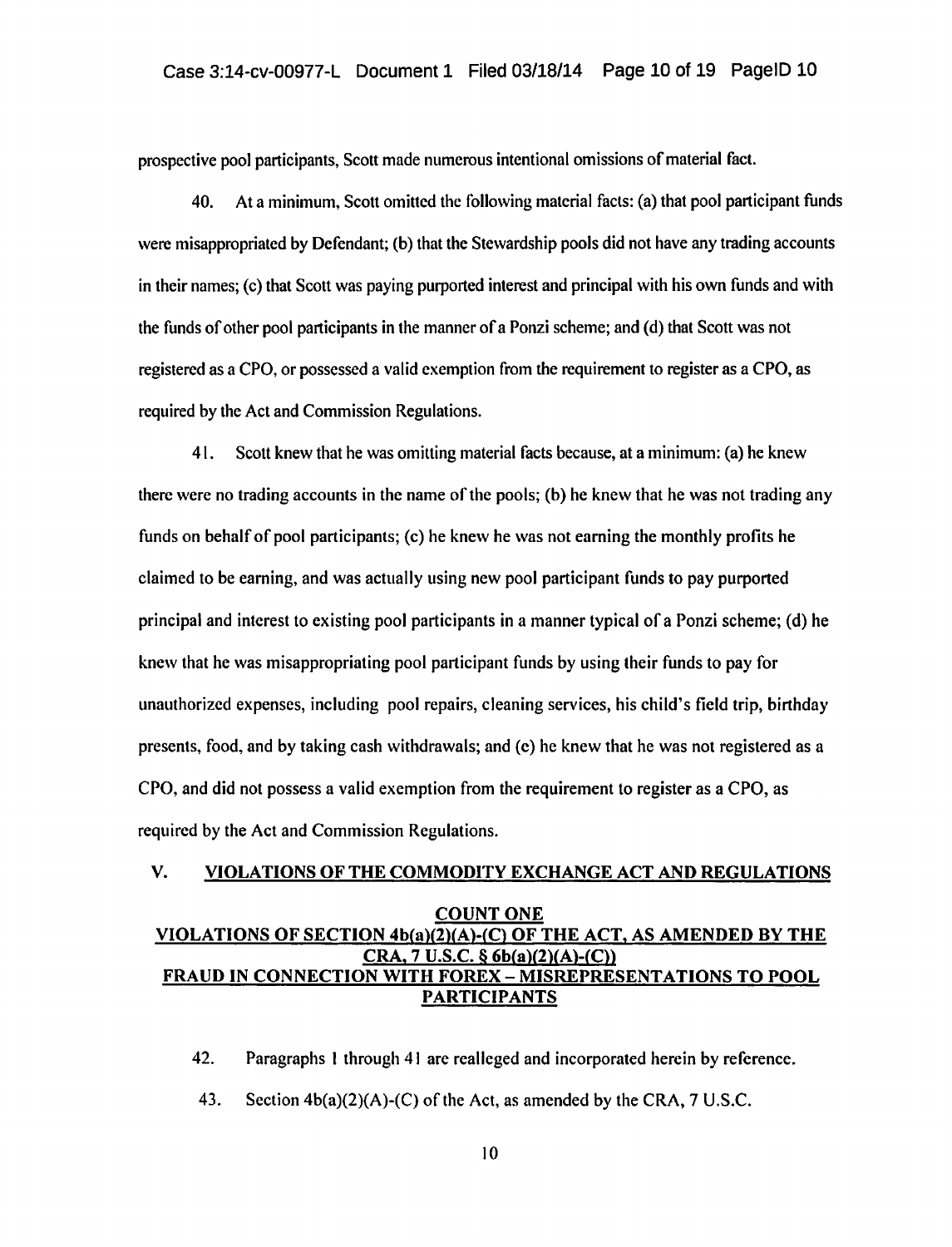#### *§* 6b(a)(2)(A)-(C), makes it unlawful:

for any person, in or in connection with any order to make, or the making of, any contract of sale of any commodity for future delivery ... that is made, or to be made, for or on behalf of, or with, any other person, other than on or subject to the rules of a designated contract market  $- (A)$  to cheat or defraud or attempt to cheat or defraud the other person; (B) willfully to make or cause to be made to the other person any false report or statement or willfully to enter or cause to be entered for the other person any false record; [or] (C) willfully to deceive or attempt to deceive the other person by any means whatsoever in regard to any order or contract or the disposition or execution of any order or contract, or in regard to any act of agency performed, with respect to any order or contact for or, in the case of paragraph (2), with the other person.

Section  $4b(a)(2)(A)-(C)$  of the Act, as amended by the CRA, applies to Defendant's forex transactions "as if" they were a contract of sale of a commodity for future delivery. Section  $2(c)(2)(C)(iv)$  of the Act, as amended by the CRA, 7 U.S.C. §  $2(c)(2)(C)(iv)$ .

44. During the relevant period, in or in connection with forex contracts, made, or to be made, for or on behalf of, or with, other persons, Defendant cheated or defrauded or attempted to cheat or defraud pool participants; made or caused to be made false reports or statements to pool participants; and deceived or attempted to deceive pool participants by, among other things, knowingly or recklessly: (a) failing to advise pool participants that the Defendant did not earn the guaranteed profits promised to pool participants; (b) by failing to advise pool participants that the Stewardship pools did not have any trading accounts in their respective names; (c) failing to advise pool participants that Defendant was paying purported interest and principal with the funds of other pool participants in the manner of a Ponzi scheme; and (d) providing pool participants with statements that contained false account values, false returns on investment, and other misinformation, all in violation of Section  $4b(a)(2)(A)-(C)$ , of the Act, as amended by the CRA, 7 U.S.C. § 6b(a)(2)(A)-(C).

45. Defendant engaged in the acts and practices described in paragraph 44 knowingly or with reckless disregard for the truth.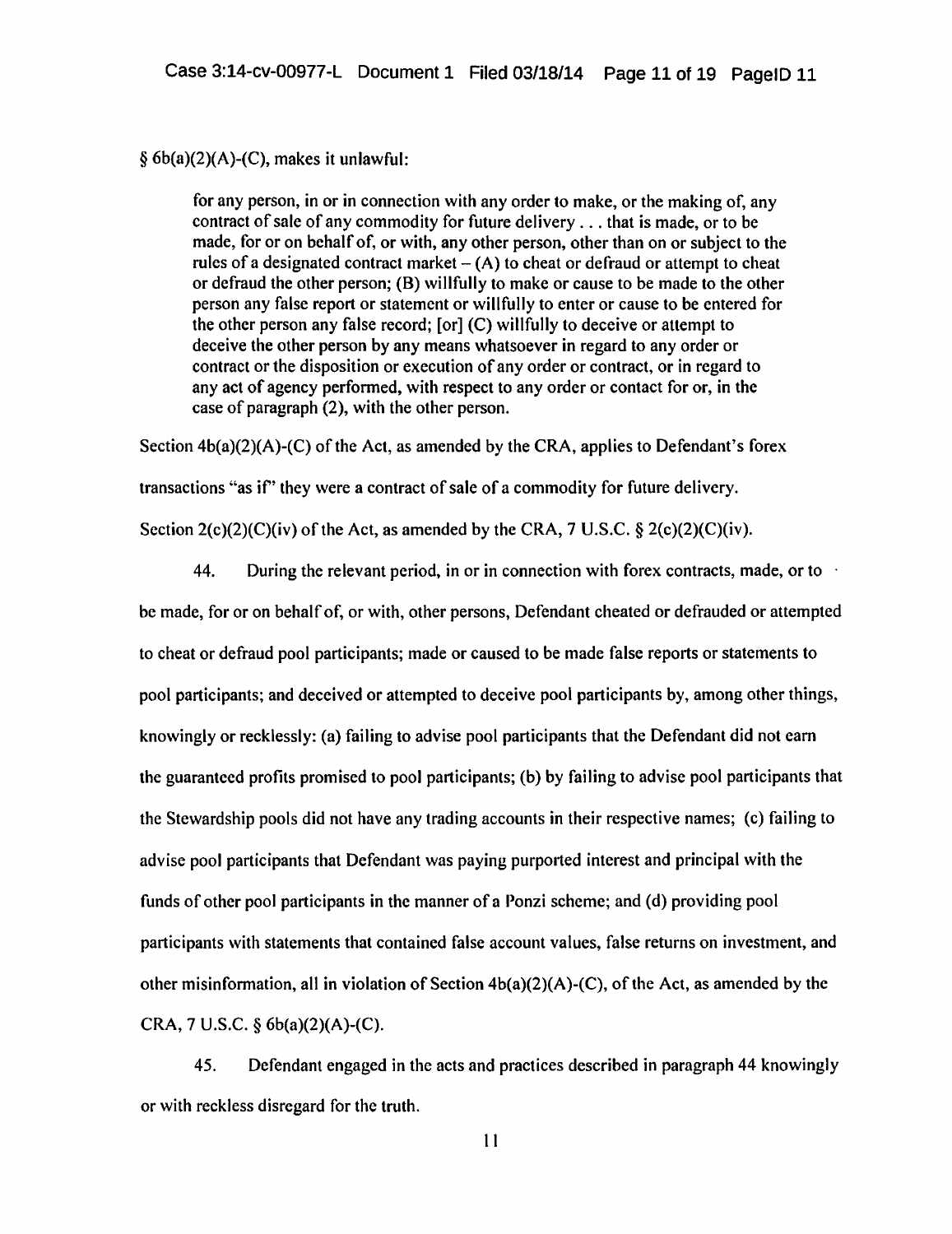46. Each misrepresentation, omission, and/or false report, including but not limited to those specifically alleged herein, was material, and is alleged as a separate and distinct violation of Section  $4b(a)(2)(A)-(C)$  of the Act, as amended by the CRA, 7 U.S.C. §  $6b(a)(2)(A)-(C)$ .

# COUNT TWO VIOLATIONS OF SECTION 4b(a)(2l(Al. (C) OF THE ACT. AS AMENDED BY THE CRA, 7 U.S.C. § 6b(a)(2)(A), (C) FRAUD IN CONNECTION WITH FOREX - MISAPPROPRIATION OF POOL PARTICIPANTS' FUNDS

47. Paragraphs I through 46 are realleged and incorporated herein by reference.

48. Section 4b(a)(2)(A) and (C) of the Act, as amended by the CRA, 7 U.S.C.

*§* 6b(a)(2)(A) and (C), makes it unlawful:

for any person, in or in connection with any order to make, or the making of, any contract of sale of any commodity for future delivery ... that is made, or to be made, for or on behalf of, or with, any other person, other than on or subject to the rules of a designated contract market  $- (A)$  to cheat or defraud or attempt to cheat or defraud the other person; ... (C) willfully to deceive or attempt to deceive the other person by any means whatsoever in regard to any order or contract or the disposition or execution of any order or contract, or in regard to any act of agency performed, with respect to any order or contact for or, in the case of paragraph (2), with the other person.

Section  $4b(a)(2)(A)$  and (C) of the Act, as amended by the CRA, applies to Defendant's

forex transactions "as if" they were a contract of sale of a commodity for future delivery.

Section  $2(c)(2)(C)(iv)$  of the Act, as amended by the CRA, 7 U.S.C. §  $2(c)(2)(C)(iv)$ .

49. During the relevant period, in or in connection with forex contracts, made, or to

be made, for or on behalf of, or with, other persons, Defendant cheated or defrauded or attempted

to cheat or defraud pool participants and deceived or attempted to deceive pool participants by,

among other things, knowingly and recklessly misappropriating pool participants' funds that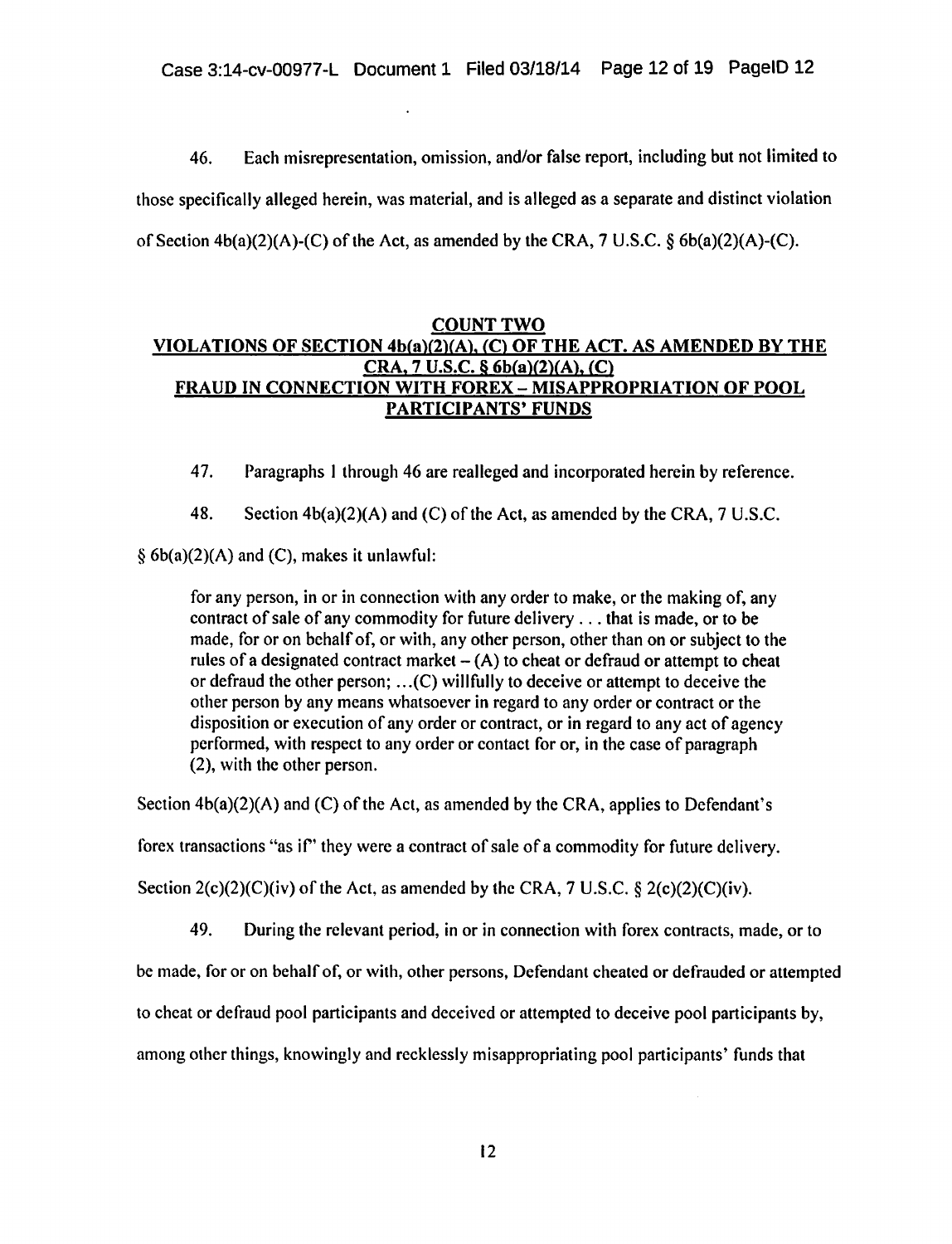purportedly were to be used to trade forex, in violation of Section 4b(a)(2)(A), (C) of the Act, as amended by the CRA,  $7 \text{ U.S.C.}$  §  $6b(a)(2)(A)$ , (C).

50. Defendant engaged in the acts and practices described above knowingly or with reckless disregard for the truth.

51. Each time that Defendant misappropriated pool participants' funds, including but not limited to those specifically alleged herein, was material, and is alleged as a separate and distinct violation of Section 4b(a)(2)(A), (C) of the Act, as amended by the CRA, to be codified at U.S.C. *§* 6b(a)(2)(A), (C).

#### COUNT THREE

# VIOLATION OF SECTION 2(c)(2)(C)(iii)(l)(cc) OF THE ACT, AS AMENDED BY THE CRA, 7 U.S.C. §§ 2(c)(2)(C)(iii)( $\Gamma$ )(cc), AND COMMISSION REGULATION 5.3(a)(2)(i): FAILURE TO REGISTER AS A COMMODITY POOL OPERATOR

52. The allegations set forth in paragraphs I through 51 are realleged and incorporated herein by reference.

53. Pursuant to Section 2(c)(2)(C)(iii)(l)(cc) of the Act, as amended by the CRA, 7 U.S.C. § 2(c)(2)(C)(iii)(l)(cc), and Commission Regulation 5.3(a)(2)(i), 17 C.F.R.  $§ 5.3(a)(2)(i)$  (2011), any person, unless registered in such capacity as the Commission shall determine, shall not operate or solicit funds, securities or property for any pooled investment vehicle that is not an ECP in connection with agreements, contracts or transactions described in Section  $2(c)(2)(C)(i)$  of the Act, as amended by the CRA, 7 U.S.C. §  $2(c)(2)(C)(i)$ , entered into

with or to be entered into with a person who is not described in item (aa), (bb), (dd), (ee) or (ff)

of Section  $2(c)(2)(B)(i)(I)$  of the Act, as amended by the CRA, 7 U.S.C. §  $2(c)(2)(B)(i)(I)$ .

Commission Regulation 5. $I(d)(1)$ , 17 C.F.R. § 5. $I(d)(1)$  (2011), defines a CPO for purposes of

Part 5 of the Commission's Regulations relating to off-exchange forex transactions, as any

person who operates or solicits funds, securities, or property for a pooled investment vehicle that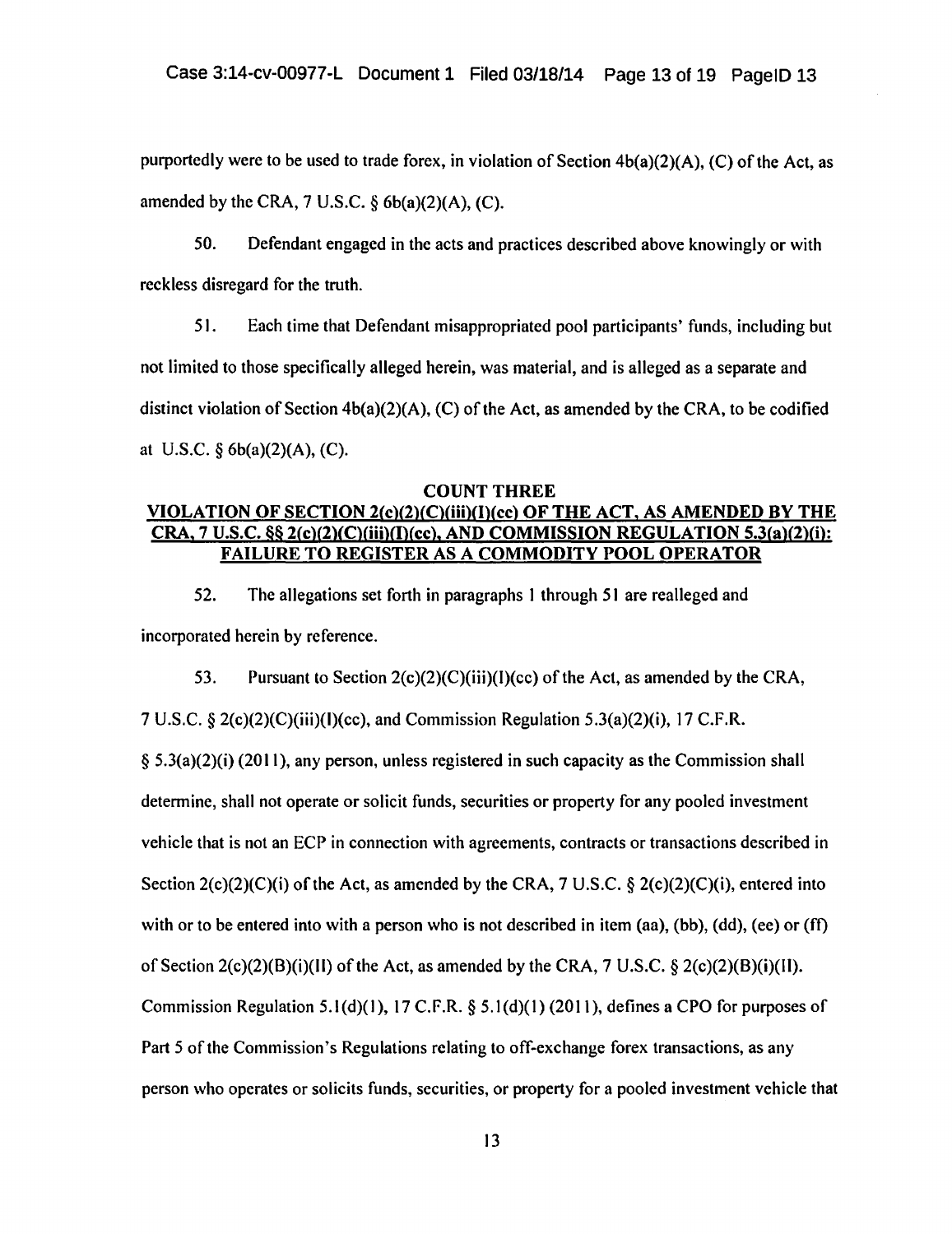is not an ECP as defined in Section la of the Act, as amended by the CRA, 7 U.S.C. § Ia, and that engages in retail forex transactions.

54. Commission Regulation 5.3(a)(2)(i), 17 C.F .R. § 5.3(a)(2)(i)(20 II), requires any person or entity acting as a CPO as defined by Commission Regulation 5.1 (d)(l) to be registered as such.

55. From October 18, 20 I 0 through March 30, 20 II, Scott acted as a CPO as defined by Commission Regulation 5.1 (d)( I), relating to off-exchange forex transactions, because he operated or solicited funds for pooled investment vehicles that were not ECPs, as defined in Section Ia ofthe Act, as amended by the CRA, 7 U.S.C. § Ia, and engaged in retail forex transactions. Scott failed to register with the Commission as a CPO in violation of Section  $2(c)(2)(C)(iii)(f)(cc)$ , as amended by the CRA, 7 U.S.C.  $\S 2(c)(2)(C)(iii)(f)(cc)$ , and Commission Regulation 5.3(a)(2)(i), 17 C.F.R. § 5.3(a)(2)(i) (2011).

56. Each instance that Scott acted as a CPO, as defined by Commission Regulation  $5.1(d)(1)$ , 17 C.F.R. §  $5.1(d)(1)$ , relating to off-exchange forex transactions, but failed to register with the Commission as a CPO, is alleged as separate and distinct violations of Section 2(c)(2)(C)(iii)(l)(cc) of the Act, as amended by the CRA, 7 U.S.C. *§* 2(c)(2)(C)(iii)(l)(cc), and Commission Regulation 5.3(a)(2)(i), 17 C.F.R. *§* 5.3(a)(2)(i) (2011).

# COUNT FOUR: VIOLATION OF SECTION  $4o(1)(B)$  OF THE ACT, 7 U.S.C. §  $6o:$ MISAPPROPRIATION AND FAILURE TO DISCLOSE MATERIAL INFORMATION, WHICH OPERATED AS A FRAUD OR DECEIT, TO EXISTING OR PROSPECTIVE POOL PARTICIPANTS

- 57. Paragraphs I through 56 are re-allcged and incorporated herein by reference.
- 58. From October 18,2010 through March 30,2011, Scott acted as a CPO as defined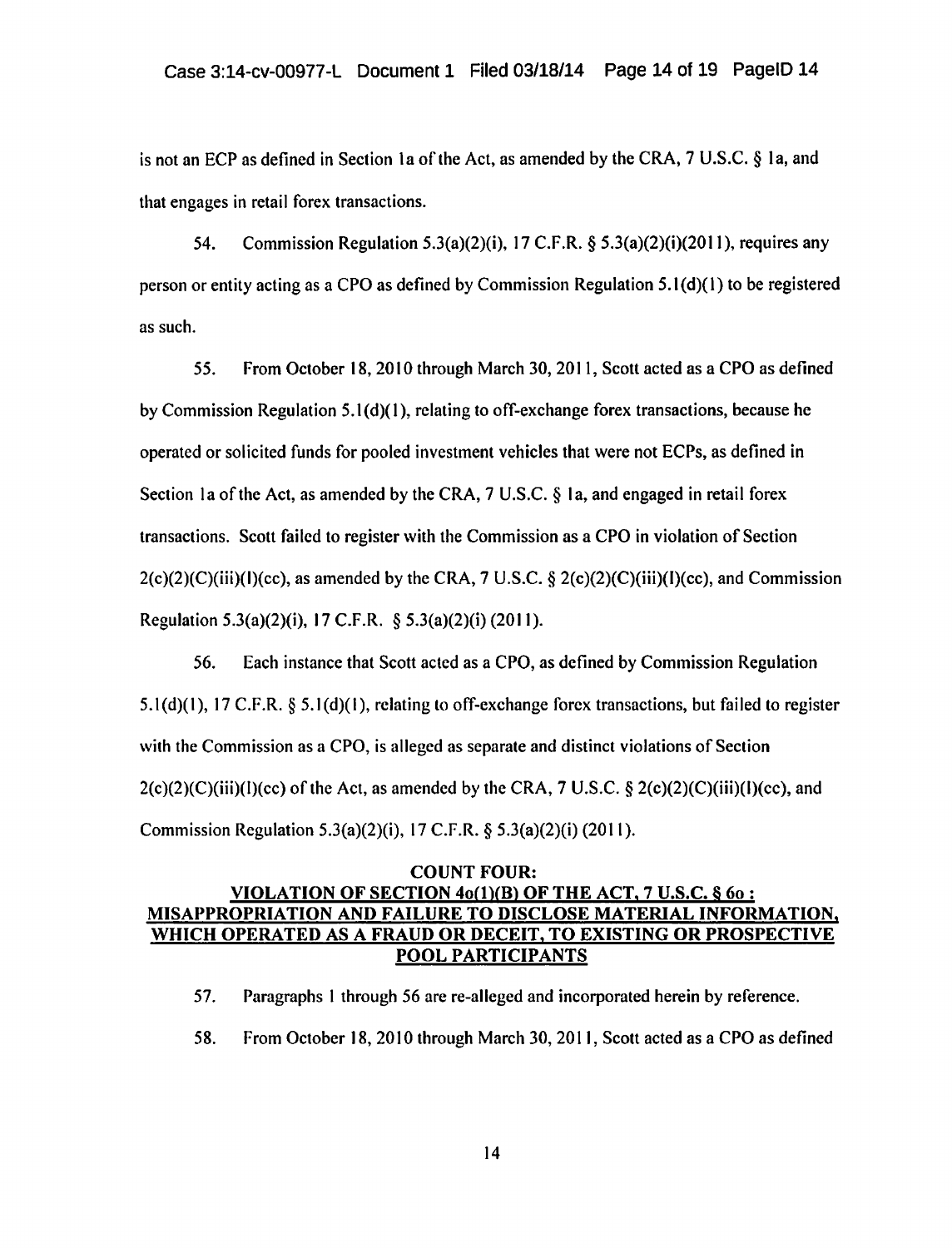by Commission Regulation 5.1(d)(l), 17 C.F.R. *§* 5.l(d)(l) (2011), relating to off-exchange forex transactions, because he operated or solicited funds for pooled investment vehicles that were not ECPs, as defined in Section 1a of the Act, as amended by the CRA,  $7 \text{ U.S.C.}$   $\&$  1a, and engaged in retail forex transactions.

59. From October 18, 201 through March 30, 20 II, Scott, by use of the mails or by any means or instrumentality of interstate commerce, violated Section 4o(1)(B) of the Act, 7 U.S.C.  $\delta$  6o(1)(B) in that, while acting as a CPO as defined by Commission Regulation 5.1(d)(1), 17 C.F.R. § 5.1(d)(1) (2011 ), engaged in a transaction, practice, or course of business which operated as a fraud or deceit upon participants and prospective participants of the Stewardship pools by: (1) failing to disclose he was misappropriating pool participants' funds; and, (2) failing to disclose that he was a CPO, as defined by Commission Regulation 5.1 $(d)(1)$ , 17 C.F.R. *§* 5.1(d)(t) (2011), without being registered as such, in violation of Commission Regulation 5.3{a)(2)(i), 17 C.F.R. *§* 5.3(a)(2)(i) (20 11 ).

60. Scott acted as a CPO, as defined in Commission Regulation 5.1 $(d)(1)$ , 17 C.F.R. § 5.1(d)(1) (2011), because he operated and solicited funds for pooled investment vehicles that were not ECPs as defined in Section 1a of the Act,  $7 \text{ U.S.C. } 8 \text{ 1a}$ , in connection with offexchange retail forex transactions.

6 1. Each omission of a material fact by Scott, including but not limited to those specifically described herein, was material and is alleged herein as a separate and distinct violation of Section  $4o(1)(B)$  of the Act, 7 U.S.C.  $\S 6o(1)(B)$ .

#### VI. RELIEF REQUESTED

WHEREFORE, the Commission respectfully requests that the Court, as authorized by Section 6c of the Act, 7 U.S.C. *§* 13a-1, and pursuant to its own equitable powers, enter: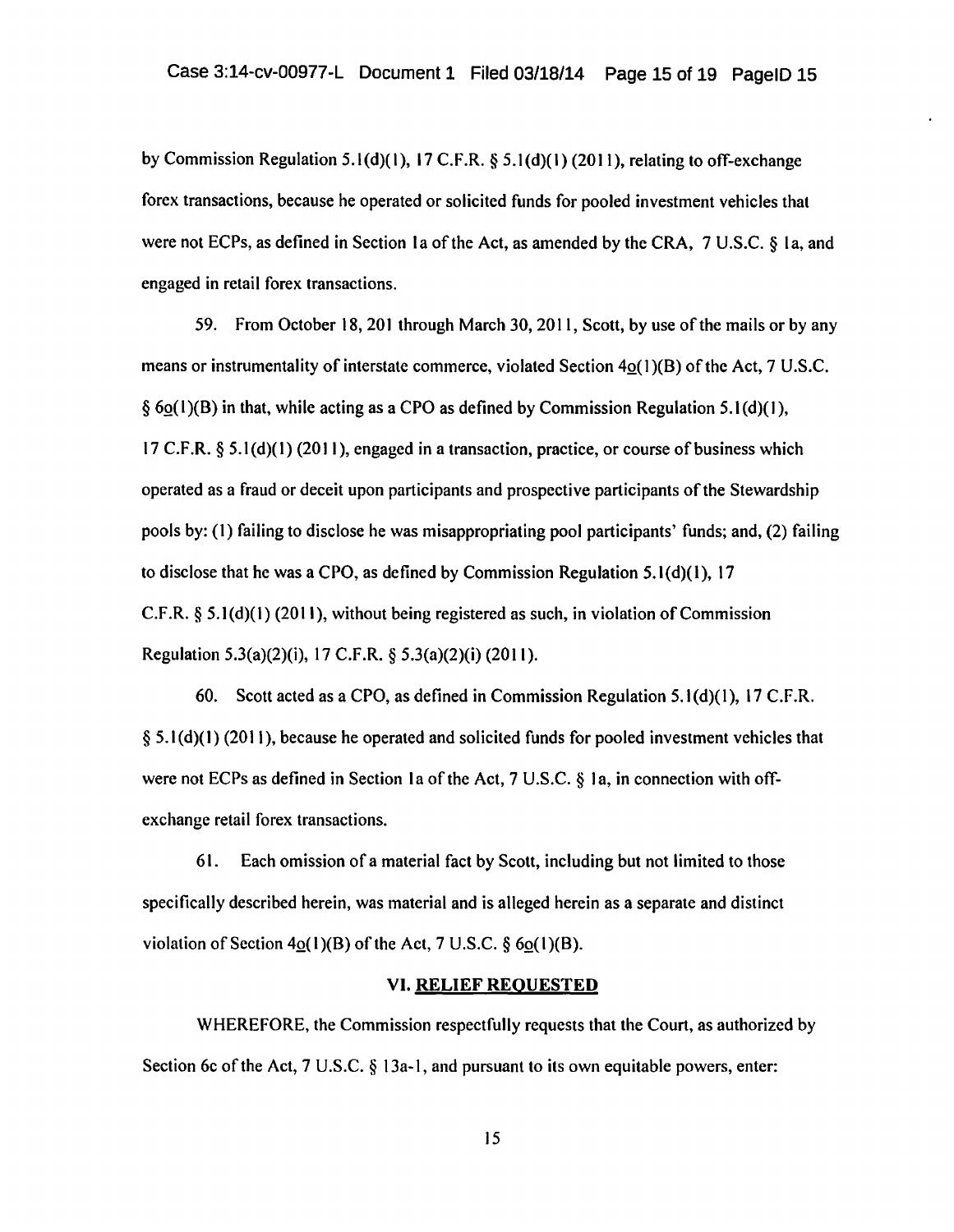A. An order finding that Defendant violated Section 4b(a)(2)(A), (C) of the Act, as amended by the CRA,  $7 \text{ U.S.C.}$  §  $6b(a)(2)(A)$  and (C).

B. An order finding that Defendant violated Section  $4b(a)(2)(B)$  of the Act, as amended by the CRA,  $7 \text{ U.S.C. }$   $\delta$  6b(a)(2)(B).

C. An order finding that Defendant violated Section  $4o(1)(B)$  of the Act, 7 U.S.C.  $§ 6o(1)(B).$ 

D. An order finding that Defendant violated Section 2(c)(2)(C)(iii)(l)(cc) of the Act, as amended by the CRA, 7 U.S.C.  $\S 2(c)(2)(C)(iii)(I)(cc)$ , and Commission Regulation  $5.3(a)(2)(i)$ , 17 C.F.R. §  $5.3(a)(2)(i)$  (2011).

E. An order of permanent injunction permanently restraining, enjoining and prohibiting Defendant, and any other person or entity associated with him, from engaging in conduct in violation of Section  $4b(a)(2)(A)-(C)$  of the Act, as amended by the CRA, 7 U.S.C. *§* 6b(a)(2)(A)-(C); Section 4Q(I)(B) ofthe Act, 7 U.S.C. § 6Q(I)(B); and Section  $2(c)(2)(C)(iii)(I)(cc)$  of the Act, as amended by the CRA, 7 U.S.C. §  $2(c)(2)(C)(iii)(I)(cc)$ , and Commission Regulation 5.3(a)(2)(i), 17 C.F.R. § 5.3(a)(2)(i) (2011);

F. An order of permanent injunction prohibiting Defendant and any of his successors from, directly or indirectly:

- I) Trading on or subject to the rules of any registered entity (as that term is defined in Section 1a of the Act, as amended, 7 U.S.C. § 1a);
- 2) Entering into any transactions involving commodity futures, options on commodity futures, commodity options (as that term is defined in Regulation 1.3(hh), 17 C.F.R. § 1.3(hh) (20 13)) ("commodity options"), security futures products, swaps (as that term is defined in Section 1a(47)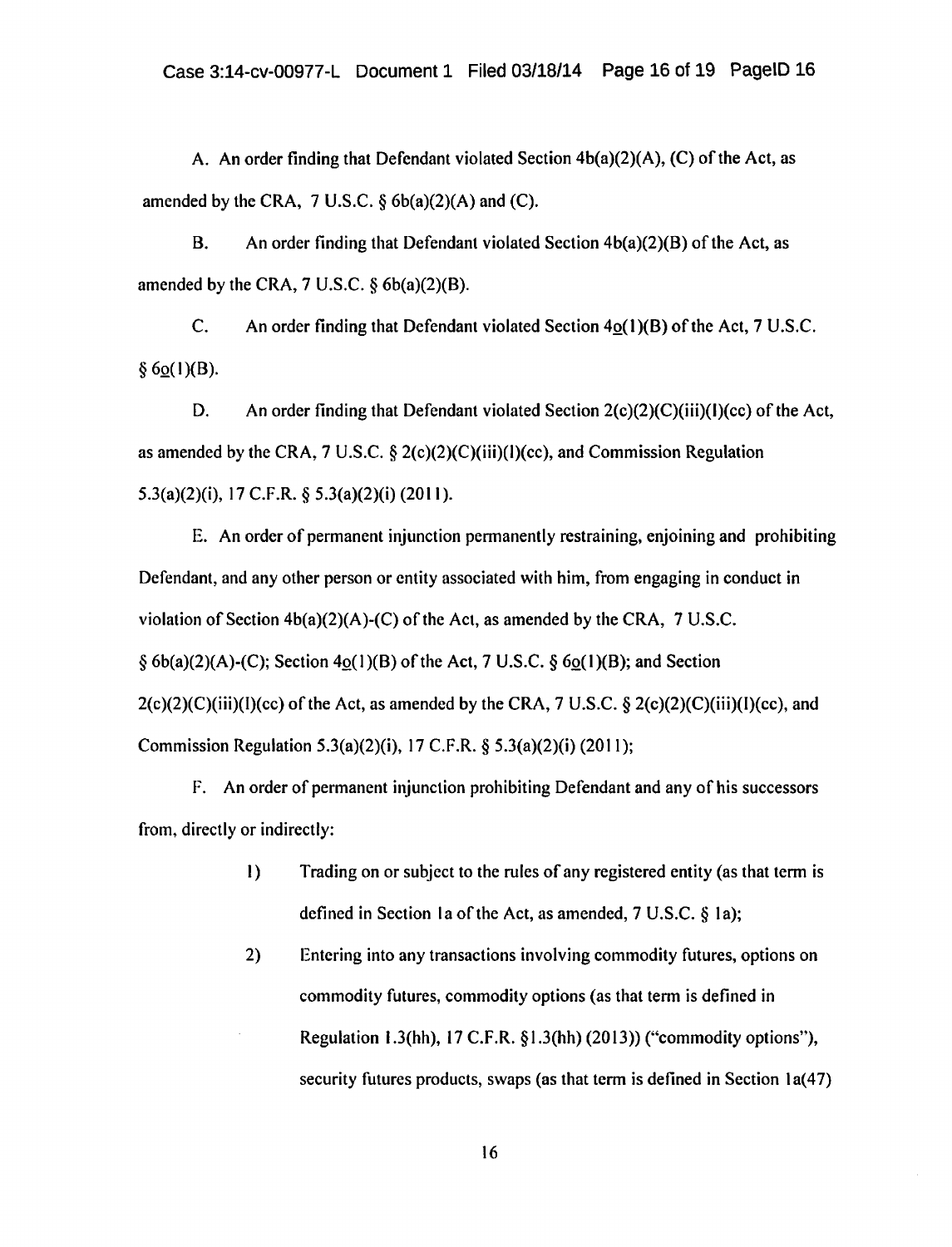of the Act, as amended, and as further defined by Commission Regulation 1.3(xxx), 17 C.F.R. § 1.3(xxx) (2013)) ("swaps"), and/or foreign currency (as described in Sections 2(c)(2)(B) and 2(c)(2)(C)(i) of the Act, as amended, 7 U.S.C.  $\S$ § 2(c)(2)(B) and 2(c)(2)(C)(i)) ("forex contracts"), for their own personal accounts or for any accounts in which they have a direct or indirect interest;

- 3) Having any commodity futures, options on commodity futures, commodity options, security futures products, swaps, and/or forex contracts traded or executed on their behalf;
- 4) Controlling or directing the trading for or on behalf of any other person or entity, whether by power of attorney or otherwise, in any account involving commodity futures, options on commodity futures, commodity options, security futures products, swaps, and/or forex contracts;
- 5) Soliciting, receiving, or accepting any funds from any person for the purpose of purchasing or selling of any commodity futures, options on commodity futures, commodity options, security futures products, swaps, and/or forex contracts;
- 6) Applying for registration or claiming exemption from registration with the CFTC in any capacity, and engaging in any activity requiring such registration or exemption from registration with the CFTC except as provided for in Regulation 4.14(a)(9), 17 C.F.R. § 4.14(a)(9) (2013); and
- 7) Acting as a principal (as that term is defined in Regulation 3.1 (a), 17 C.F.R.  $\S$  3.1(a) (2013)), agent, or any other officer or employee of any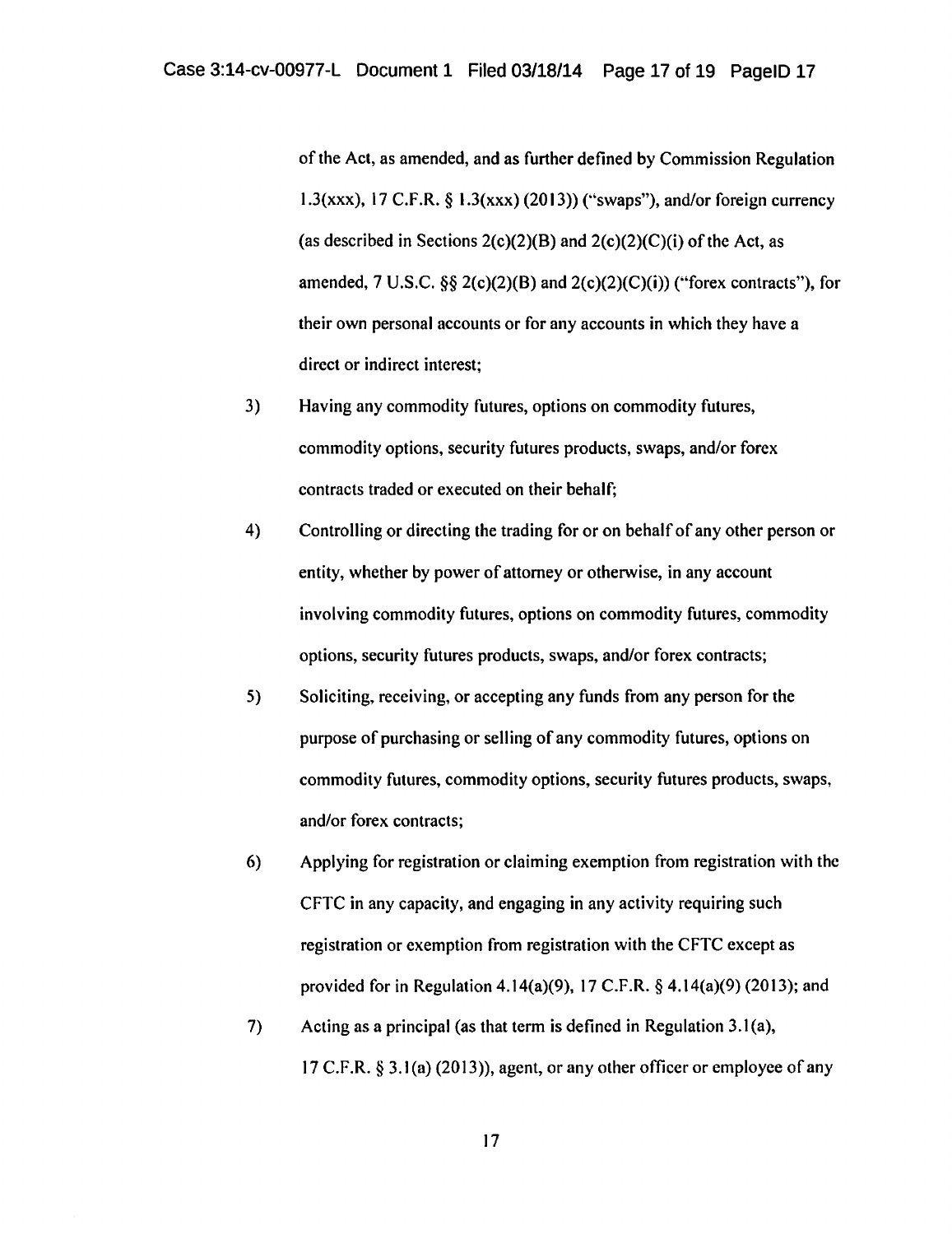person registered, exempted from registration, or required to be registered with the CFTC except as provided for in Regulation 4.14(a)(9), 17 C.F.R. § 4.14(a)(9) (2013).

- G. Enter an order requiring that Defendant, as well as any of his successors, disgorge to any officer appointed or directed by the Court all benefits received from the acts or practices that constitute violations of the Act, as amended, as described herein, including, but not limited to, salaries, commissions, loans, fees, revenues and trading profits derived, directly or indirectly, plus pre-judgment interest thereon from the date of such violations, plus post-judgment interest;
- H. Enter an order requiring Defendant, as well as any of his successors, to make full restitution, pursuant to such procedure as the Court may order, to every person or entity whose funds were received or utilized by them in violation of the provisions of the Act, as described herein, plus pre-judgment interest thereon from the date of such violations, plus post-judgment interest;
- I. Enter an order directing Defendant and any of his successors, to rescind, pursuant to such procedures as the Court may order, all contracts and agreements, whether implied or express, entered into between them and any of the customers whose funds were received by them as a result of the acts and practices, which constituted violations of the Act, as amended, as described herein;
- J. Enter an order requiring Defendant to pay civil monetary penalties under the Act, to be assessed by the Court, in amounts of not more than the greater of: (1) triple his monetary gain for each violation of the Act and Commission Regulations, as